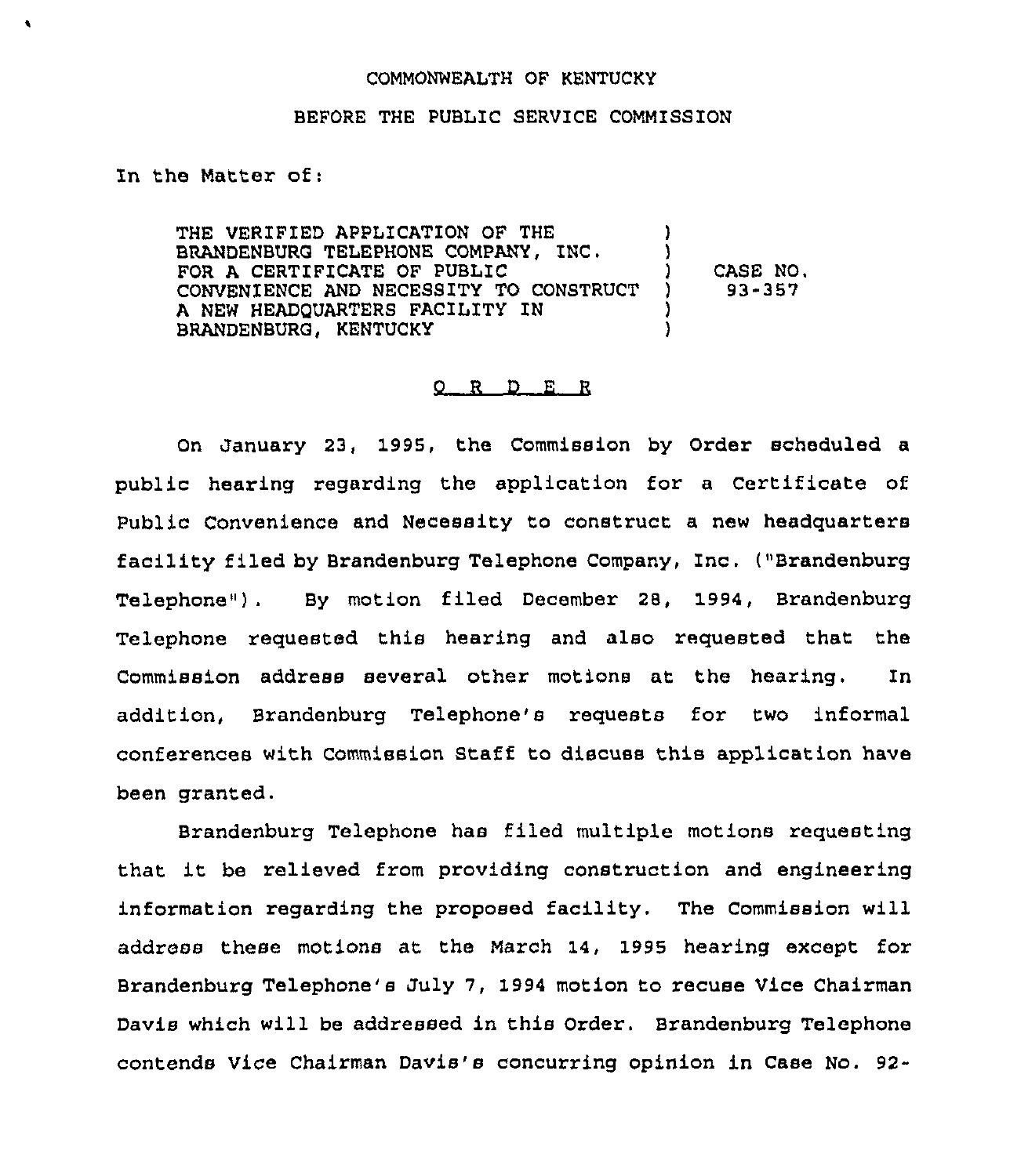563' reflected facts which are not in this record and that he reached a conclusion on the merits of this application in that case. The concurring opinion referenced a building which was discussed in the 1987 and 1988 Commission investigation of Brandenburg Telephone's earnings and stated that the shareholders of Brandenburg Telephone had relied upon the need for a new facility to bolster their claim that the utility was not overearning at that time. The case referenced in the concurring opinion, Case No. 9859,<sup>2</sup> was concluded on February 1, 1988 by Order adopting a settlement agreement three months after Vice Chairman Davis was appointed to the Commission. $^3$  He participated in that proceeding and signed the final Order, and was properly aware of the basis for Brandenburg Telephone's positions and those of Commission Staff on both the investigation and the settlement. Further, nothing in the concurring opinion remotely suggests a prejudice against the need of a new building, The motion for recusal should be denied,

The Order setting the March 14, 1995 hearing noted that an issues list would be forthcoming. The issues to be addressed by Brandenburg at the hearing should include:

1. Architectural and engineering costa.

- 2. Case No. 9859, An Investigation Into The Reasonableness Of The Earnings Of Brandenburg Telephone Company, Inc.
- э. Vice Chairman Davis' appointment was confirmed by Senate Resolution No. 19, signed November 29, 1988.

 $\mathbf{1}$ Case No. 92-563, An Investigation Into The Reasonableness Of The Earnings Of Brandenburg Telephone Company, Inc., Order Dated March 25, 1994.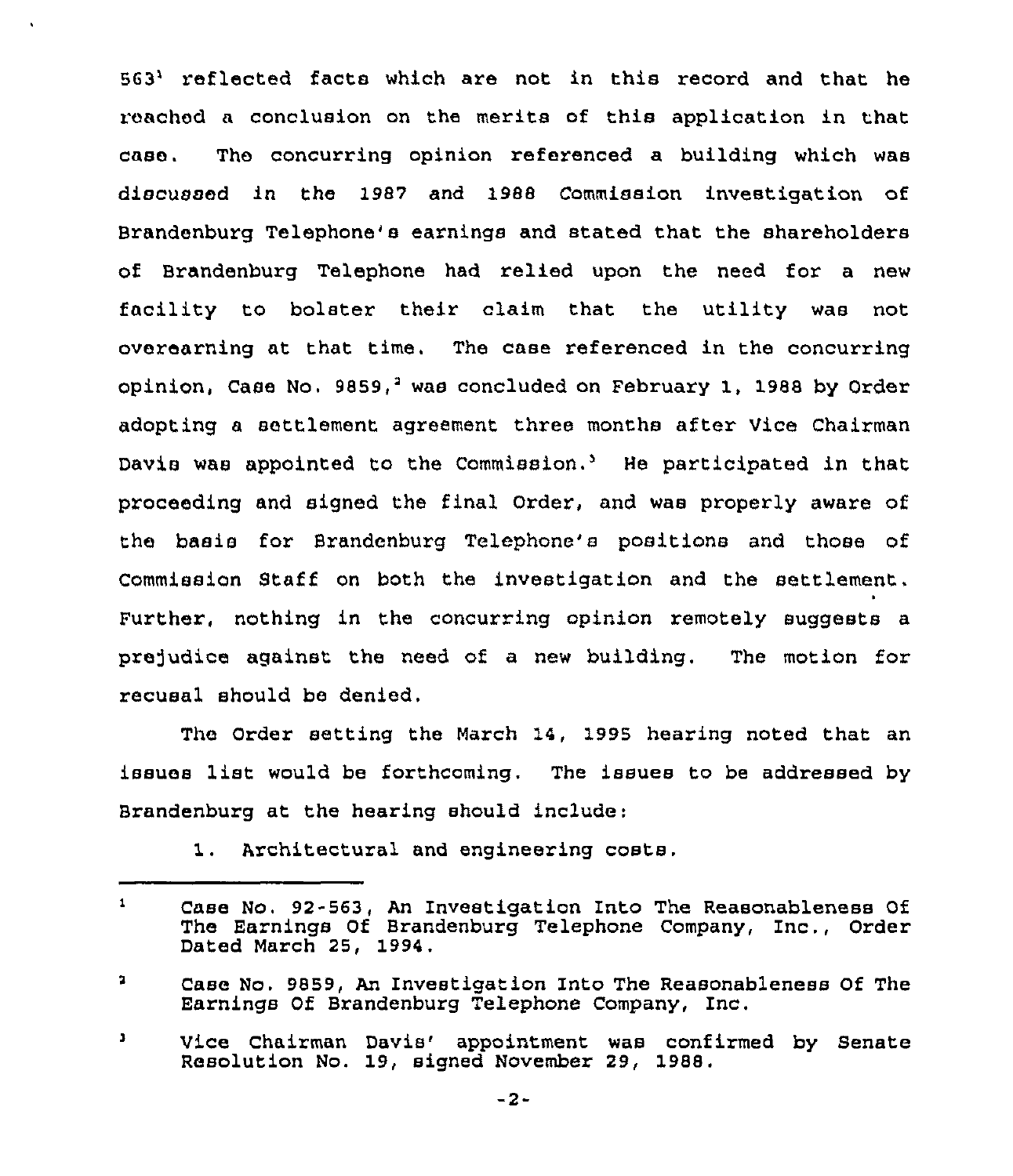2. Architectural and engineering design plans.

3. Architectural and engineering materials.

4. Earthmoving and roadbuilding plane.

5. The manner in which Brandenburg secures its contracts for construction projects and reaches contracting decisions.

6. The date by which complete as-bid and final plans, materials list, and specifications will be available, including those for the headquarters building, warehouse, and garage.

7. The date by which complete as-bid and final drawings will be available for the grading, earthmoving, and roadbuilding projects.

8, Whether the approximately 30 acres (29,328 acres) of land which is not required to physically support Brandenburg Telephone's intended use should be included in Federal Communications Commission ("FCC") Part 32 Uniform Systems of Accounts for Telecommunications Companies, Account 32.2006, which exclude by definition "land acquired for which there is not a definite plan of use in telecommunication service" or "land acquired in excess of that required for telecommunications purposes."

9. <sup>A</sup> determination of the cost per square foot of the three structuzes, including only those items allowed in Part 32 FCC Account 2121.

10. Whether the cost of installing utility services, such as gas, water, and electricity, should be capitalized as plant or expensed.

-3-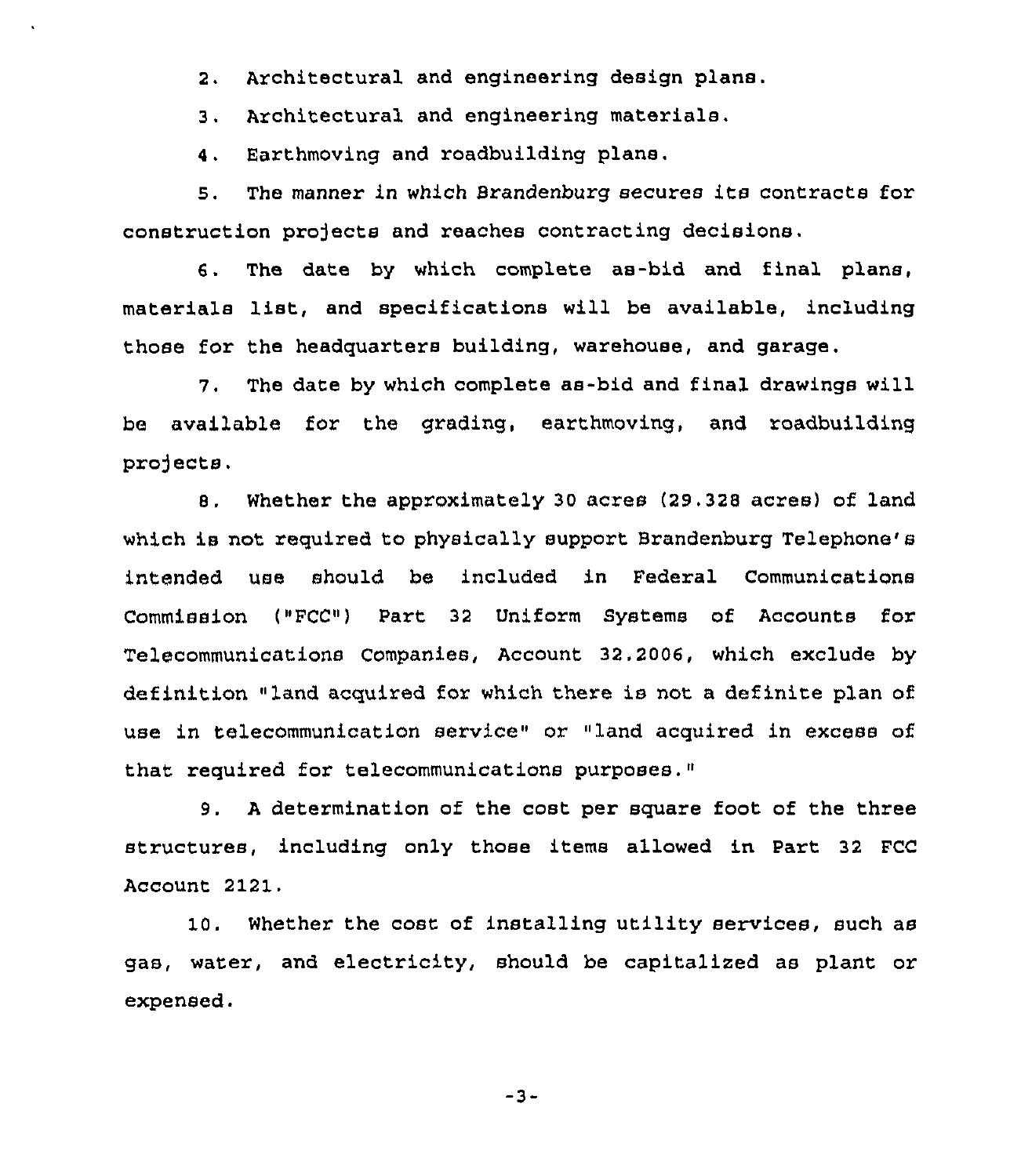11. The appropriateness of including in rate base the architectural or engineering fees on items such as wall coverings, carpet, and draperies.

12. Whether the construction expenditures associated with decorative or aesthetic additions which do not enhance the telecommunication service should be financed by ratepayers or by stockholders .

13. Whether the proposed construction will involve sufficient capital to materially impair the existing financial condition of Brandenbuzg Telephone, requiring it to seek <sup>a</sup> rate increase,

14. Whether the Commission should visit Brandenburg Telephone facilities at its present location and its proposed location.

15. Whether the Commission should relieve Brandenburg Telephone of the requirement that it answer Item <sup>8</sup> of the May 10, 1994 Order relating to independent appraisals for verification of the appropriateness of the land costs.

16. Whether the Commission should "substantially reduce the level of administrative review to which this application" is subject as requested in the July 7, 1994 motions of Brandenburg Telephone.

17. Whether Brandenburg Telephone should be zelieved of the requirement to respond to the following pazts of Item 1 of the Commission's May 10, 1994 Order as requested in the December 28, 1994 motion of Brandenburg Telephone:

(a) Complete set of final drawings.

(b) Final interior and exterior building specifications.

 $-4-$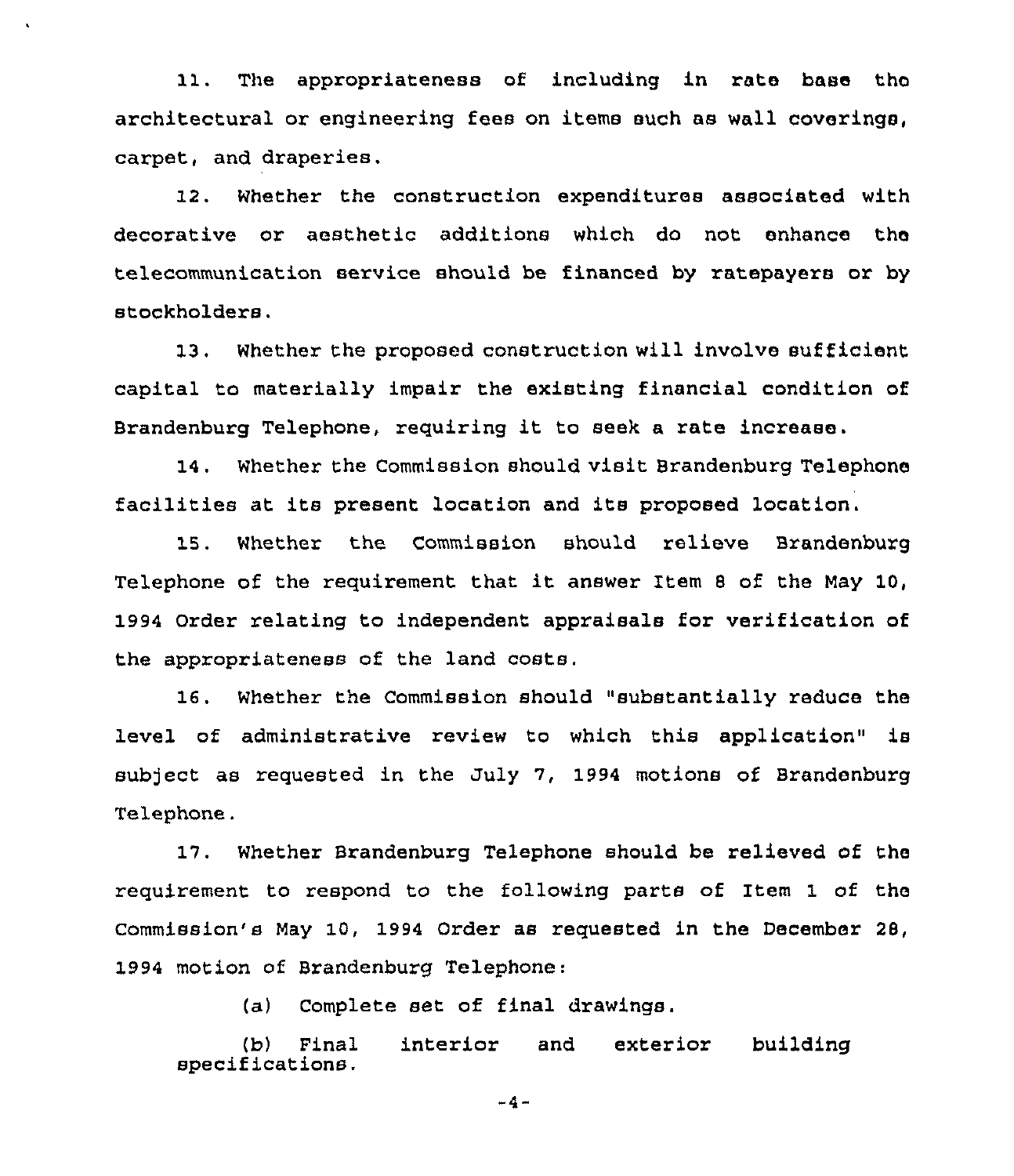(c) Separate, final material lists for the headquarters building, warehouse, and covered parking.

(d) Specifications and final drawings for the grading and earthmoving projects.

(e) Mechanical system drawings, speci ficat iona, and estimated costs.

(f) Electrical system drawings, specifications, and estimated costs,

(g) <sup>A</sup> copy of the "program" supplied to the architect prior to the commencement of design work.

(h) Job specifications prepared for subcontractors.

(i) Justifications for the proposed covered parking for 20 vehicles at 426 square feet per vehicle and the need for individual hays.

(j) Material prices and construction costs which justify a \$120,000 parking garage.

(k) Material prices and construction costs which justify a \$250 per square foot cost for the headquarters building.

(1) Material prices and construction costs which justify a \$50 per square foot cost for the warehouse.

(m) Material prices and construction costs which justify a \$100 per square foot cost for the warehouse lounge. Is this in addition to \$50 per square foot for general warehouse space?

Material prices and construction costs which justify a \$150 per square foot cost for warehous restrooms and showers. Is this in addition to \$50 per square foot for general warehouse space2

Because Brandenburg Telephone has not responded to Commission Orders that information be furnished, it may be necessary to obtain this information for the record after the public hearing.

Having considered the motions of Brandenburg Telephone and having been otherwise sufficiently advised, the Commission HEREBY ORDERS that: